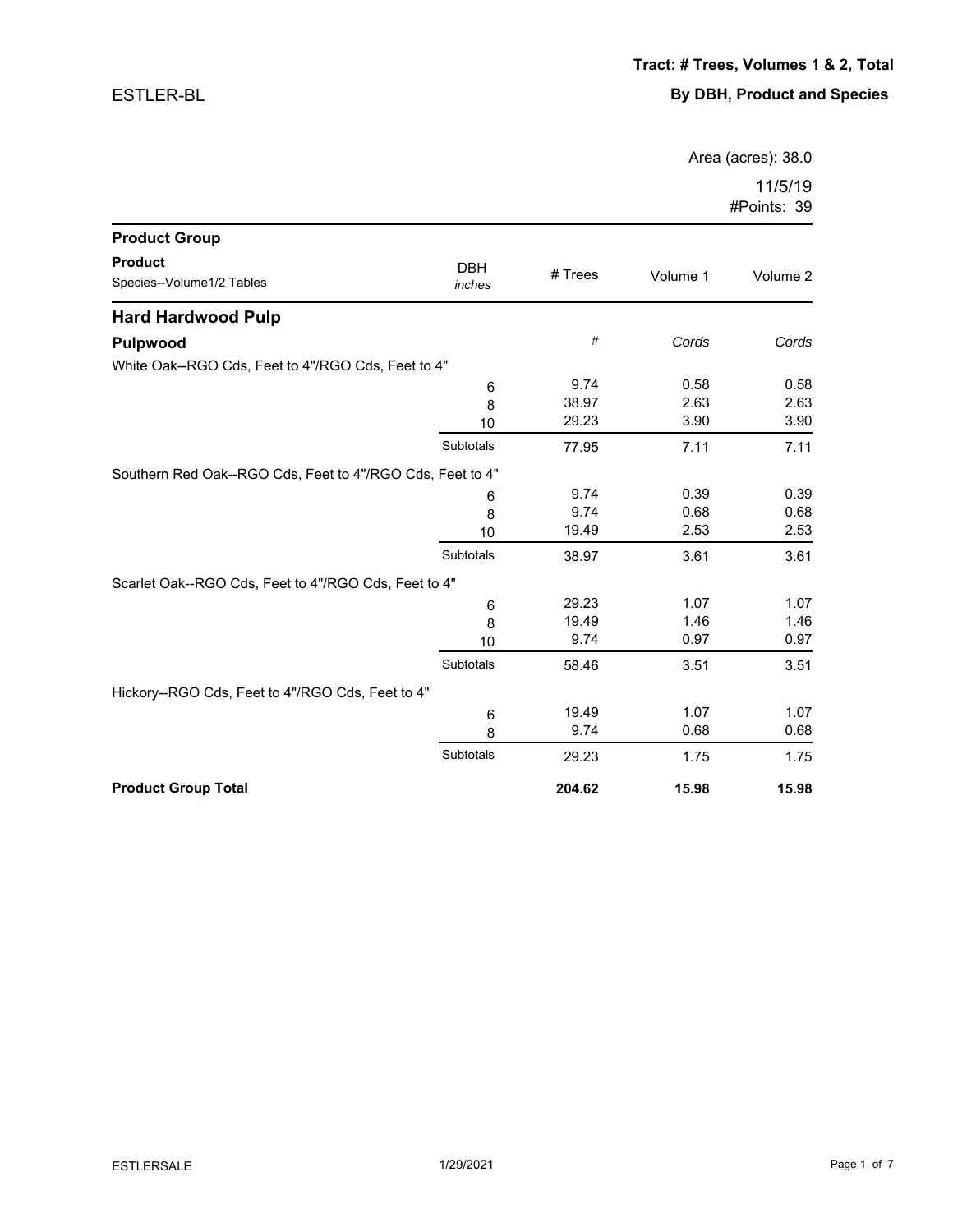|                                                                       |                      |         |          | Area (acres): 38.0     |
|-----------------------------------------------------------------------|----------------------|---------|----------|------------------------|
|                                                                       |                      |         |          | 11/5/19<br>#Points: 39 |
| <b>Product Group</b>                                                  |                      |         |          |                        |
| <b>Product</b><br>Species--Volume1/2 Tables                           | <b>DBH</b><br>inches | # Trees | Volume 1 | Volume 2               |
| $\mathbf{r}$ , and $\mathbf{r}$ , and $\mathbf{r}$ , and $\mathbf{r}$ |                      |         |          |                        |

#### **Hardwood Sawtimber**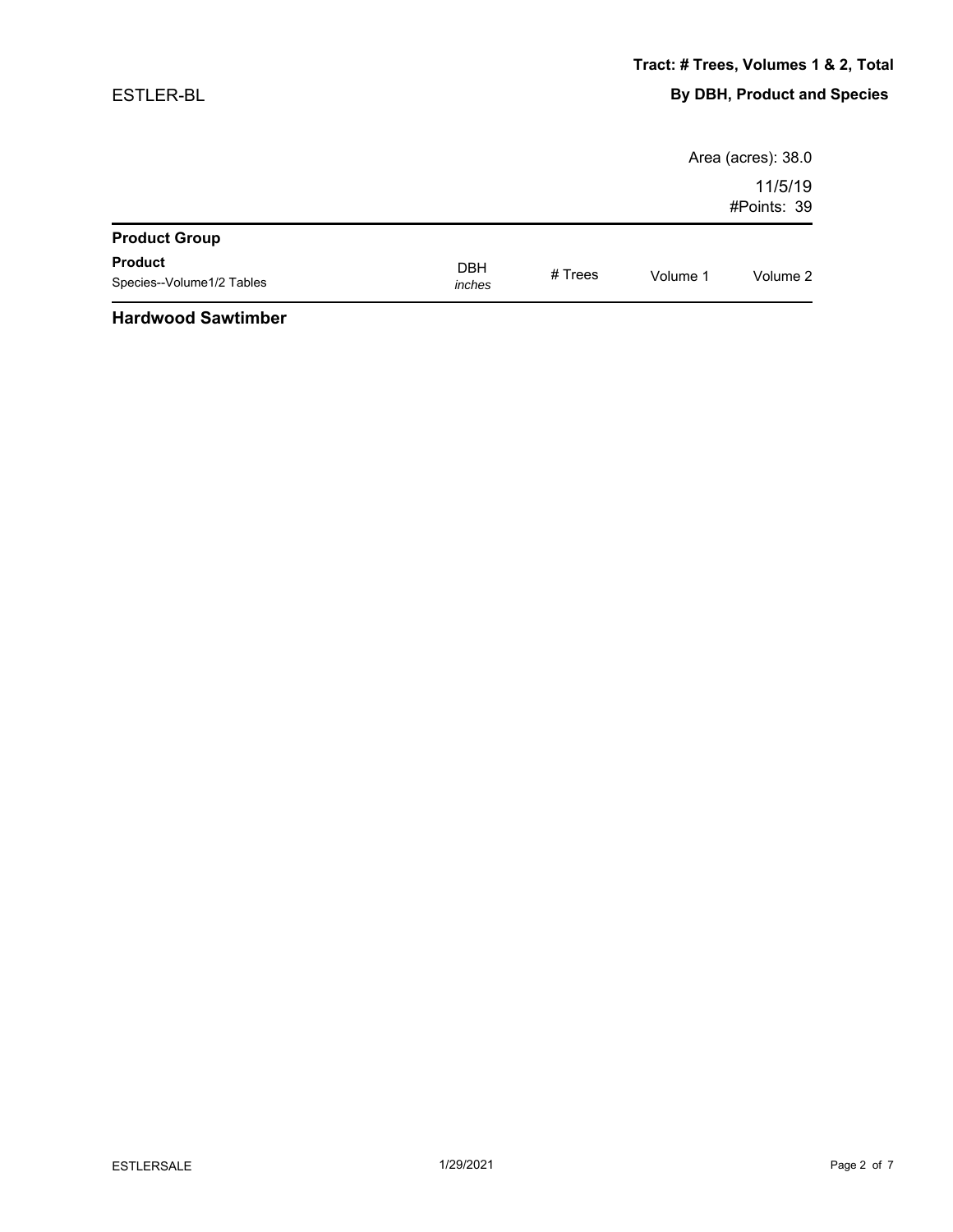Area (acres): 38.0

| <b>Product Group</b>               |                 |                |              |              |
|------------------------------------|-----------------|----------------|--------------|--------------|
| <b>Product</b>                     | <b>DBH</b>      |                |              |              |
| Species--Volume1/2 Tables          | inches          | # Trees        | Volume 1     | Volume 2     |
| <b>Hardwood Sawtimber</b>          |                 |                |              |              |
| <b>Sawtimber</b>                   |                 | $\#$           | <b>MBF</b>   | <b>MBF</b>   |
| White Oak--Inter76/Scrib78         |                 |                |              |              |
|                                    | 12              | 38.97          | 2.83         | 2.51         |
|                                    | 14              | 29.23          | 3.14         | 2.89         |
|                                    | 18              | 9.74           | 2.15         | 2.04         |
|                                    | 20              | 9.74           | 2.14         | 2.09         |
|                                    | 22              | 9.74           | 3.35         | 3.29         |
|                                    | Subtotals       | 97.44          | 13.61        | 12.82        |
| Black Oak--Inter 78/Scrib78        |                 |                |              |              |
|                                    | 16              | 9.74           | 1.75         | 1.55         |
|                                    | Subtotals       | 9.74           | 1.75         | 1.55         |
| Southern Red Oak--Inter 78/Scrib78 |                 |                |              |              |
|                                    | 12              | 29.23          | 1.64         | 1.37         |
|                                    | 14              | 29.23          | 3.07         | 2.69         |
|                                    | 16              | 29.23          | 5.55         | 4.90         |
|                                    | 18              | 48.72          | 8.51         | 7.67         |
|                                    | 20              | 19.49          | 5.77         | 5.26         |
|                                    | 22              | 9.74<br>9.74   | 2.83<br>5.14 | 2.59<br>4.81 |
|                                    | 26<br>Subtotals |                |              |              |
|                                    |                 | 175.38         | 32.50        | 29.30        |
| Scarlet Oak--Inter 78/Scrib78      |                 |                |              |              |
|                                    | 12              | 19.49          | 1.27         | 1.05         |
|                                    | 14              | 38.97          | 3.83         | 3.35         |
|                                    | 16              | 19.49<br>19.49 | 3.74<br>4.54 | 3.29<br>4.07 |
|                                    | 18              | 9.74           | 2.88         | 2.63         |
|                                    | 20<br>22        | 9.74           | 4.23         | 3.88         |
|                                    | 24              | 9.74           | 4.30         | 3.99         |
|                                    | Subtotals       | 126.67         | 24.79        | 22.26        |
| Ash--Inter 78/Scrib78              |                 |                |              |              |
|                                    | 12              | 9.74           | 1.03         | 0.83         |
|                                    | Subtotals       | 9.74           | 1.03         | 0.83         |
| Red Maple--Inter 78/Scrib78        |                 |                |              |              |
|                                    | 12              | 38.97          | 2.36         | 1.97         |
|                                    | 14              | 38.97          | 4.36         | 3.79         |
|                                    | 16              | 38.97          | 5.57         | 4.95         |
|                                    | 22              | 19.49          | 5.65         | 5.18         |
|                                    | Subtotals       | 136.41         | 17.94        | 15.89        |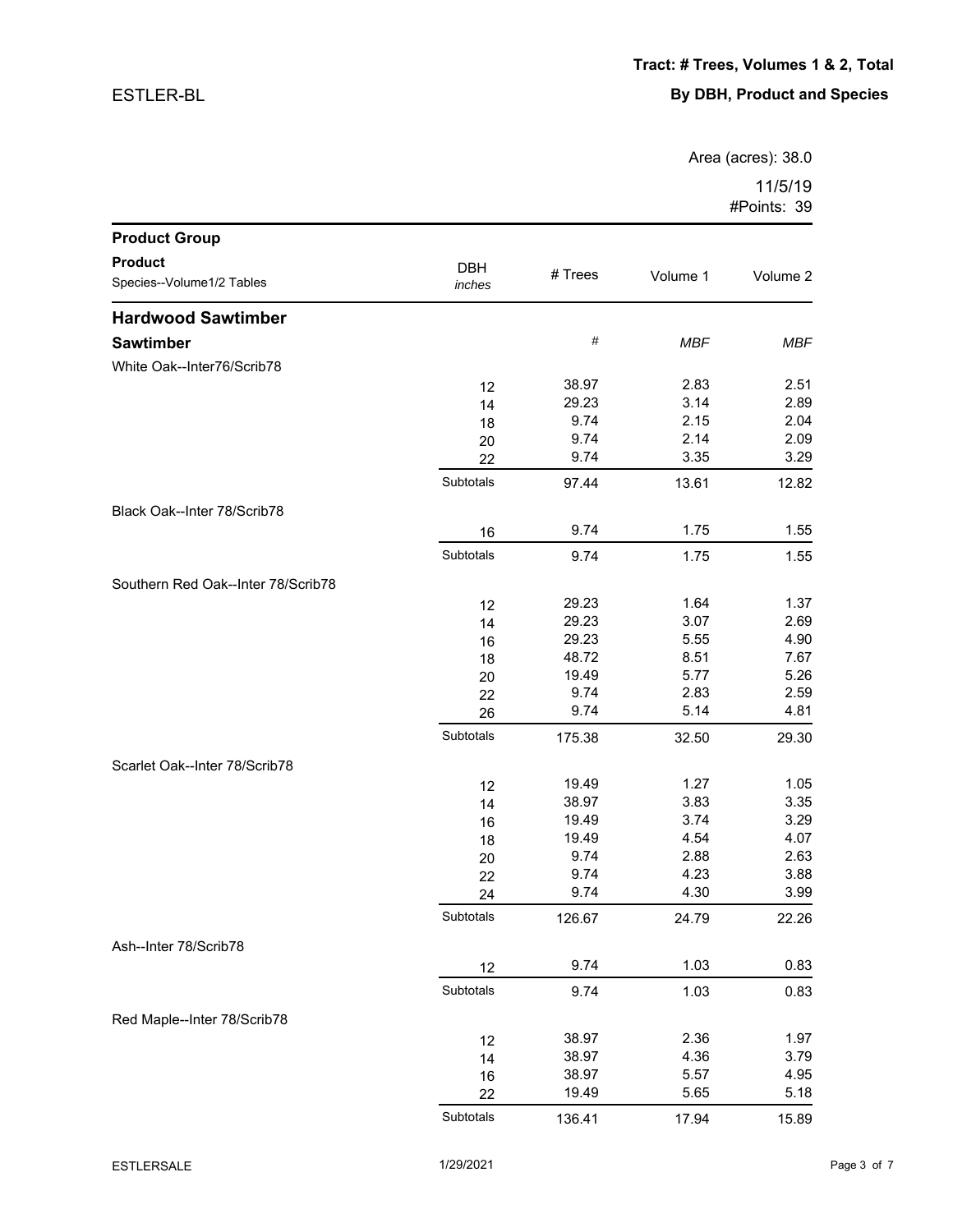Area (acres): 38.0

| <b>Product Group</b>                        |                      |          |            |            |
|---------------------------------------------|----------------------|----------|------------|------------|
| <b>Product</b><br>Species--Volume1/2 Tables | <b>DBH</b><br>inches | # Trees  | Volume 1   | Volume 2   |
| <b>Hardwood Sawtimber</b>                   |                      |          |            |            |
| <b>Sawtimber</b>                            |                      | $\#$     | <b>MBF</b> | <b>MBF</b> |
| Yellow Poplar--Inter 78/Scrib78             |                      |          |            |            |
|                                             | 12                   | 155.90   | 11.89      | 9.78       |
|                                             | 14                   | 48.72    | 7.25       | 6.18       |
|                                             | 16                   | 29.23    | 6.74       | 5.91       |
|                                             | 18                   | 58.46    | 17.97      | 16.02      |
|                                             | 20                   | 48.72    | 17.99      | 16.36      |
|                                             | 22                   | 19.49    | 7.70       | 7.05       |
|                                             | Subtotals            | 360.51   | 69.53      | 61.31      |
| Hickory--Inter 78/Scrib78                   |                      |          |            |            |
|                                             | 12                   | 9.74     | 0.55       | 0.46       |
|                                             | 14                   | 19.49    | 2.05       | 1.79       |
|                                             | 16                   | 9.74     | 1.39       | 1.24       |
|                                             | Subtotals            | 38.97    | 3.99       | 3.49       |
| Sweetgum--Inter 78/Scrib78                  |                      |          |            |            |
|                                             | 12                   | 68.21    | 4.70       | 3.89       |
|                                             | 14                   | 9.74     | 1.49       | 1.27       |
|                                             | 16                   | 29.23    | 5.85       | 5.15       |
|                                             | 18                   | 19.49    | 5.33       | 4.76       |
|                                             | Subtotals            | 126.67   | 17.36      | 15.07      |
| <b>Product Group Total</b>                  |                      | 1,081.54 | 182.51     | 162.52     |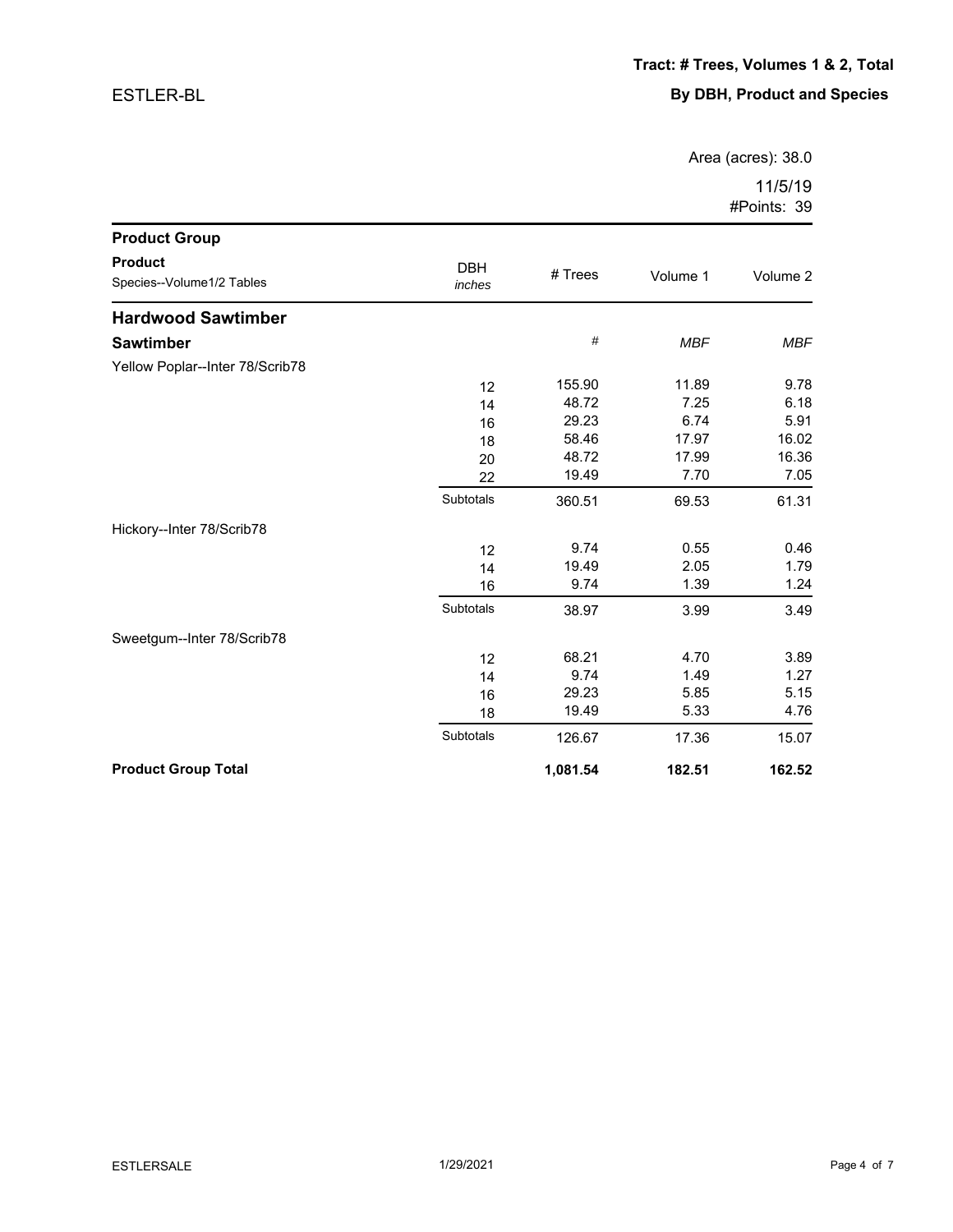Area (acres): 38.0

| <b>Product Group</b>                                    |            |         |            |            |
|---------------------------------------------------------|------------|---------|------------|------------|
| <b>Product</b>                                          | <b>DBH</b> |         |            |            |
| Species--Volume1/2 Tables                               | inches     | # Trees | Volume 1   | Volume 2   |
| <b>Pine Pulp</b>                                        |            |         |            |            |
| Pulpwood                                                |            | $\#$    | Cords      | Cords      |
| Virginia Pine--RGO Cds, Feet to 4"/RGO Cds, Feet to 4"  |            |         |            |            |
|                                                         | 6          | 214.36  | 11.30      | 11.30      |
|                                                         | 8          | 263.08  | 26.89      | 26.89      |
|                                                         | 10         | 77.95   | 12.08      | 12.08      |
|                                                         | Subtotals  | 555.38  | 50.28      | 50.28      |
| Loblolly Pine--RGO Cds, Feet to 4"/RGO Cds, Feet to 4"  |            |         |            |            |
|                                                         | 6          | 29.23   | 1.46       | 1.46       |
|                                                         | 8          | 38.97   | 4.19       | 4.19       |
|                                                         | 10         | 9.74    | 1.75       | 1.75       |
|                                                         | Subtotals  | 77.95   | 7.41       | 7.41       |
| Shortleaf Pine--RGO Cds, Feet to 4"/RGO Cds, Feet to 4" |            |         |            |            |
|                                                         | 6          | 9.74    | 0.49       | 0.49       |
|                                                         | 8          | 48.72   | 5.55       | 5.55       |
|                                                         | 10         | 19.49   | 3.12       | 3.12       |
|                                                         | Subtotals  | 77.95   | 9.16       | 9.16       |
| <b>Product Group Total</b>                              |            | 711.28  | 66.84      | 66.84      |
| <b>Pine Sawtimber</b>                                   |            |         |            |            |
| <b>Sawtimber</b>                                        |            | $\#$    | <b>MBF</b> | <b>MBF</b> |
| Loblolly Pine--Inter 78/Scrib78                         |            |         |            |            |
|                                                         | 10         | 58.46   | 2.56       | 1.95       |
|                                                         | 12         | 87.69   | 9.02       | 7.23       |
|                                                         | 14         | 116.92  | 20.16      | 16.93      |
|                                                         | 16         | 87.69   | 21.90      | 19.13      |
|                                                         | 18         | 87.69   | 30.46      | 27.06      |
|                                                         | 20         | 19.49   | 8.57       | 7.76       |
|                                                         | 22         | 19.49   | 9.74       | 8.93       |
|                                                         | Subtotals  | 477.44  | 102.42     | 88.98      |
| Shortleaf Pine--Inter 78/Scrib78                        |            |         |            |            |
|                                                         | $10$       | 38.97   | 1.86       | 1.40       |
|                                                         | 12         | 58.46   | 5.71       | 4.60       |
|                                                         | 14         | 48.72   | 8.32       | 7.00       |
|                                                         | 16         | 29.23   | 7.47       | 6.52       |
|                                                         | Subtotals  | 175.38  | 23.37      | 19.52      |
| <b>Product Group Total</b>                              |            | 652.82  | 125.79     | 108.49     |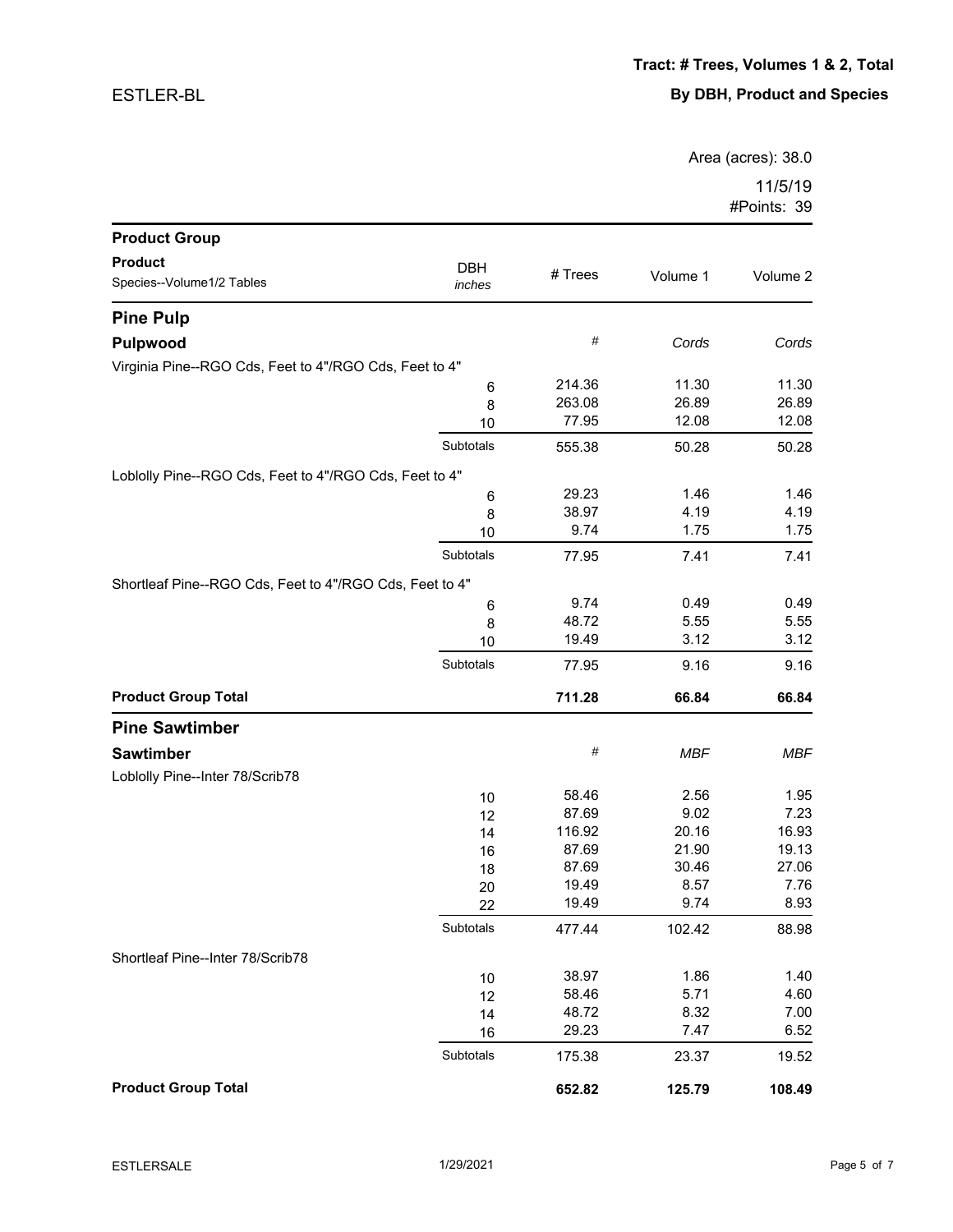Area (acres): 38.0

| <b>Product Group</b>                        |                      |         |            |          |
|---------------------------------------------|----------------------|---------|------------|----------|
| <b>Product</b><br>Species--Volume1/2 Tables | <b>DBH</b><br>inches | # Trees | Volume 1   | Volume 2 |
| Virginia Pine Sawtimber                     |                      |         |            |          |
| <b>Sawtimber</b>                            |                      | #       | <b>MBF</b> | MBF      |
| Virginia Pine--Inter 78/Scrib78             |                      |         |            |          |
|                                             | 10                   | 214.36  | 11.15      | 8.34     |
|                                             | 12                   | 253.33  | 24.03      | 19.45    |
|                                             | 14                   | 97.44   | 14.91      | 12.67    |
|                                             | 16                   | 38.97   | 8.79       | 7.72     |
|                                             | 18                   | 9.74    | 1.79       | 1.62     |
|                                             | <b>Subtotals</b>     | 613.85  | 60.66      | 49.79    |
| <b>Product Group Total</b>                  |                      | 613.85  | 60.66      | 49.79    |